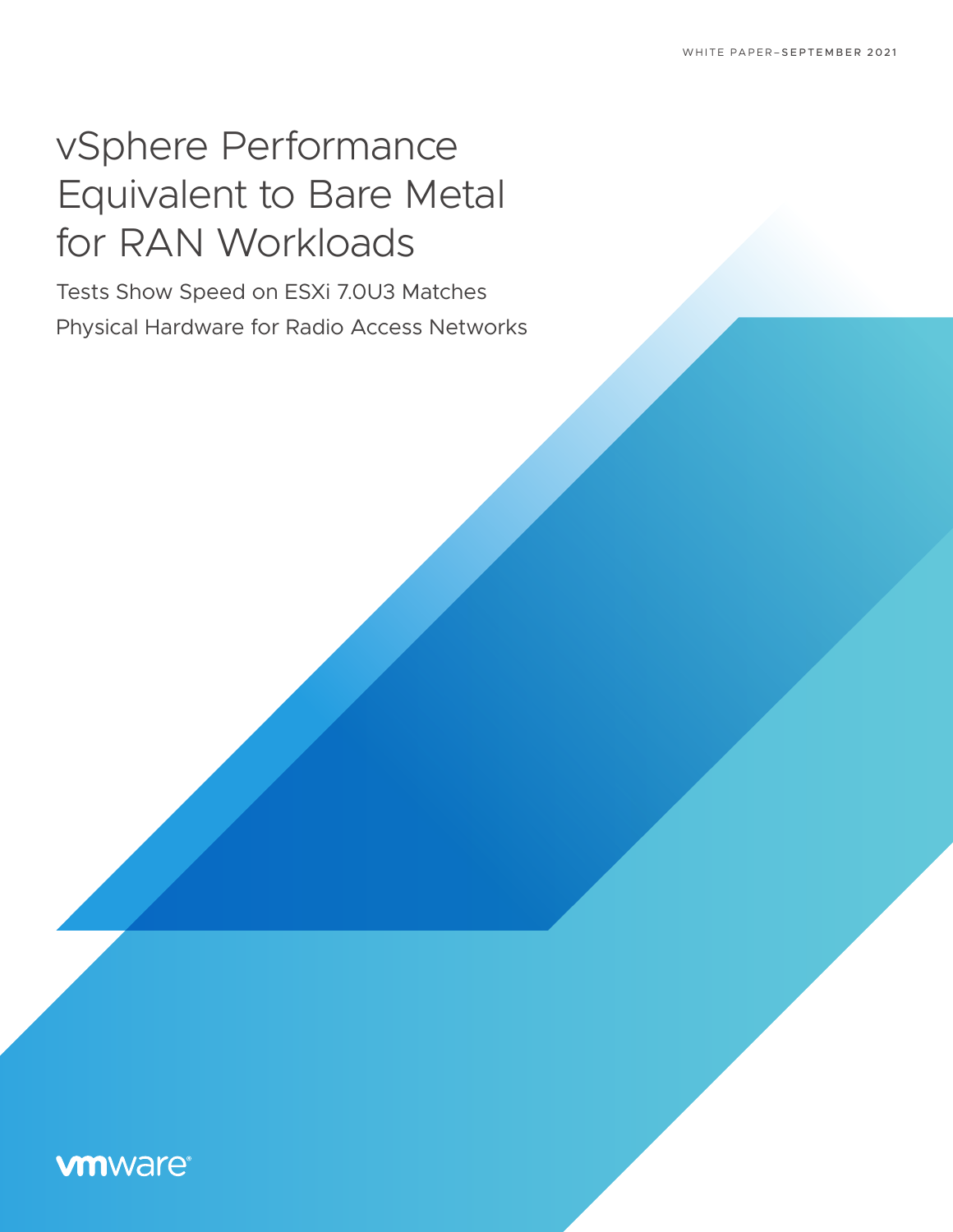| RAN Workload Performance Is Equivalent on Bare Metal and vSphere | 3              |
|------------------------------------------------------------------|----------------|
| Equivalent cyclictest results                                    | 3              |
| Equivalent oslat test results                                    | $\overline{4}$ |
| Test configuration                                               | $\overline{4}$ |
| Virtual machine configuration                                    | 5              |
| Photon RT configuration for both vSphere and bare metal          | 6              |
| Parameters for running the cyclictest and oslat micro-benchmarks | 7              |
| Virtual Machines and Performance Management for CNFs on          |                |
| <b>VMware Telco Cloud Platform RAN</b>                           | 7              |
| Elasticity for balancing cost and performance                    | 8              |
| Centralized performance management with automation               | 8              |
| Kubernetes and containers on bare metal or virtual machines?     | 8              |

[Boosting performance by selecting a Linux kernel version 9](#page-8-0) [Accelerating workloads with DPDK](#page-8-0) 9 [Workload acceleration with SR-IOV 9](#page-8-0)

[Automation for RAN Workloads](#page-8-0) and the state of the state of the state of the state of the state of the state of the state of the state of the state of the state of the state of the state of the state of the state of the sta [Infrastructure Management, IT Operations, and Lifecycle Management](#page-9-0) 10

[Conclusion 11](#page-10-0)

#### Table of Contents

# **vm**ware<sup>®</sup>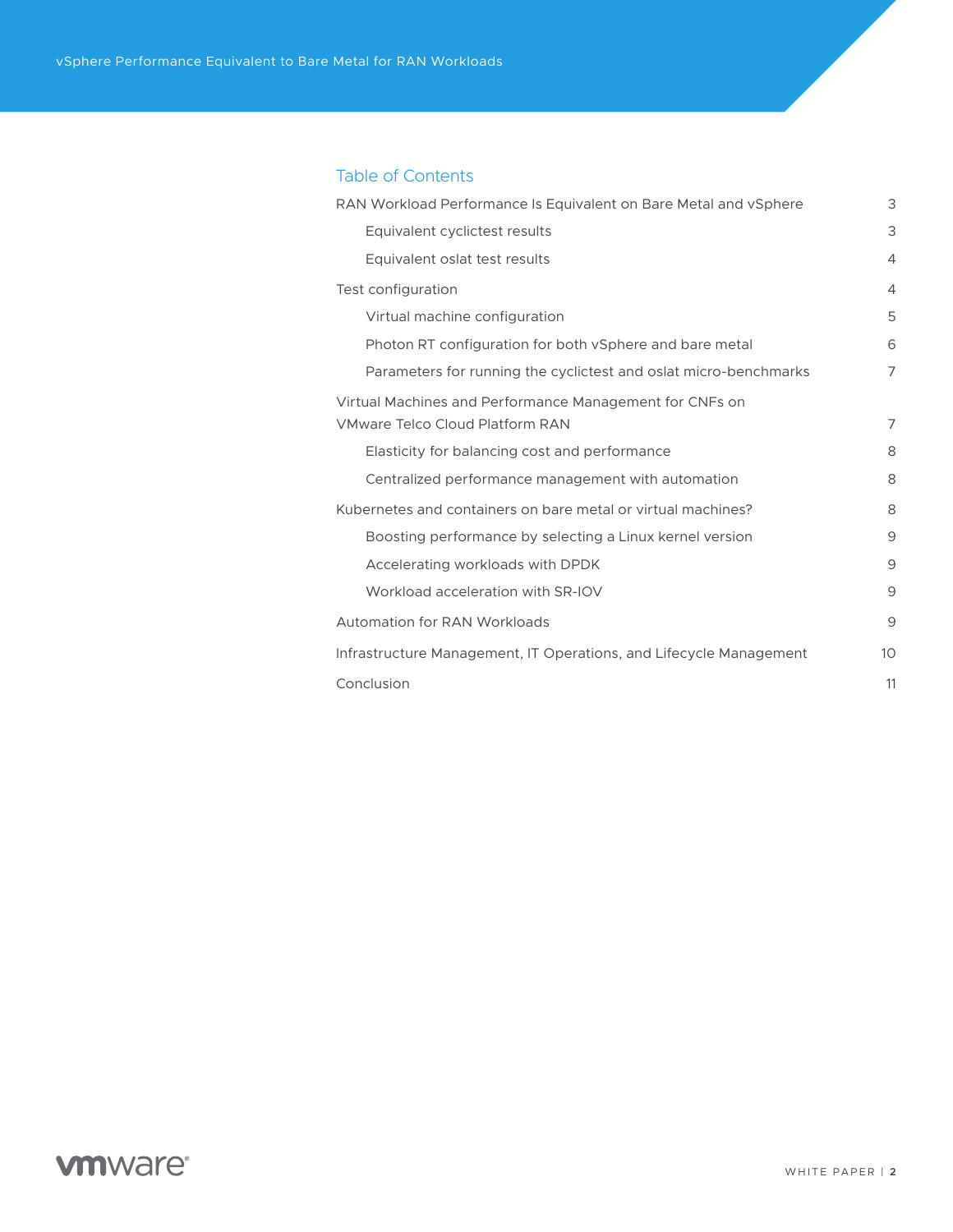#### <span id="page-2-0"></span>THE SYNERGY OF CONTAINERS AND VIRTUAL MACHINES

VMs solve infrastructure-related problems by better utilizing servers, improving infrastructure management, and streamlining IT operations.

Containers solve application-related problems by streamlining DevOps, fostering a microservices architecture, improving portability, and further improving resource utilization.

Running containers on VMs produces a synergy that helps CSPs transition from 4G to 5G networks with ease.

#### BENEFITS OF HYPERVISORS AND VIRTUAL MACHINES FOR CNFs

- Onboard, deploy, and manage CNFs at scale through automation
- Establish strong security boundaries for containers
- Isolate workloads and apply built-in security measures like microsegmentation
- Select the best Linux kernel version for your workload
- Optimize the performance of large Kubernetes clusters and mixed workloads on shared infrastructure
- Automate lifecycle management of Kubernetes clusters, RAN functions, and 5G services
- Optimize the placement and performance of CNFs with programmable resource provisioning
- Scale CNFs without the pain of adding, configuring, and managing physical hardware
- Streamline operations and reduce OpEx

### RAN Workload Performance Is Equivalent on Bare Metal and vSphere

Is there a performance tax for real-time RAN workloads on VMware vSphere? The answer is no. VMware ran industry-standard real-time micro-benchmarks, namely cyclictest and oslat, to compare the performance of RAN workloads on VMware vSphere and bare metal and found that performance is equivalent.

The tests show that there is no performance penalty or latency tax with VMware vSphere 7.0 Update 3. The performance of radio access network workloads on VMware vSphere 7.0U3 vs. bare metal, as measured by the real-time micro-benchmarks cyclictest and oslat, is equivalent.

Cyclictest, which uses a hardware-based timer to measure platform latency and jitter, demonstrated that the latency on both vSphere 7.0U3 and on bare metal was less than 10 microseconds. A 10-microsecond latency is well within the latency requirements of RAN workloads.

The oslat performance test is an open-source micro-benchmark that measures jitter in a busy loop. Instead of using hardware-based timers, this benchmark uses a CPU bound loop as its measurement—which emulates a virtualized RAN workload in a real-world scenario, such as a polling thread using the Data Plane Development Kit (DPDK).

The following charts show the test results on bare metal and on vSphere 7.0U3 for the two tests. The results are equivalent (in the error range). Photon RT was used for both the bare metal and vSphere tests, with the same configurations, to create a fair comparison.

#### Equivalent cyclictest results

Here are the results for the cyclictest. The gap measured by cyclictest is the x-axis latency for this graph, and the y-axis is the number of samples at that latency.







Figure 2: Cyclictest results for vSphere 7.0U3.

# **m**ware<sup>®</sup>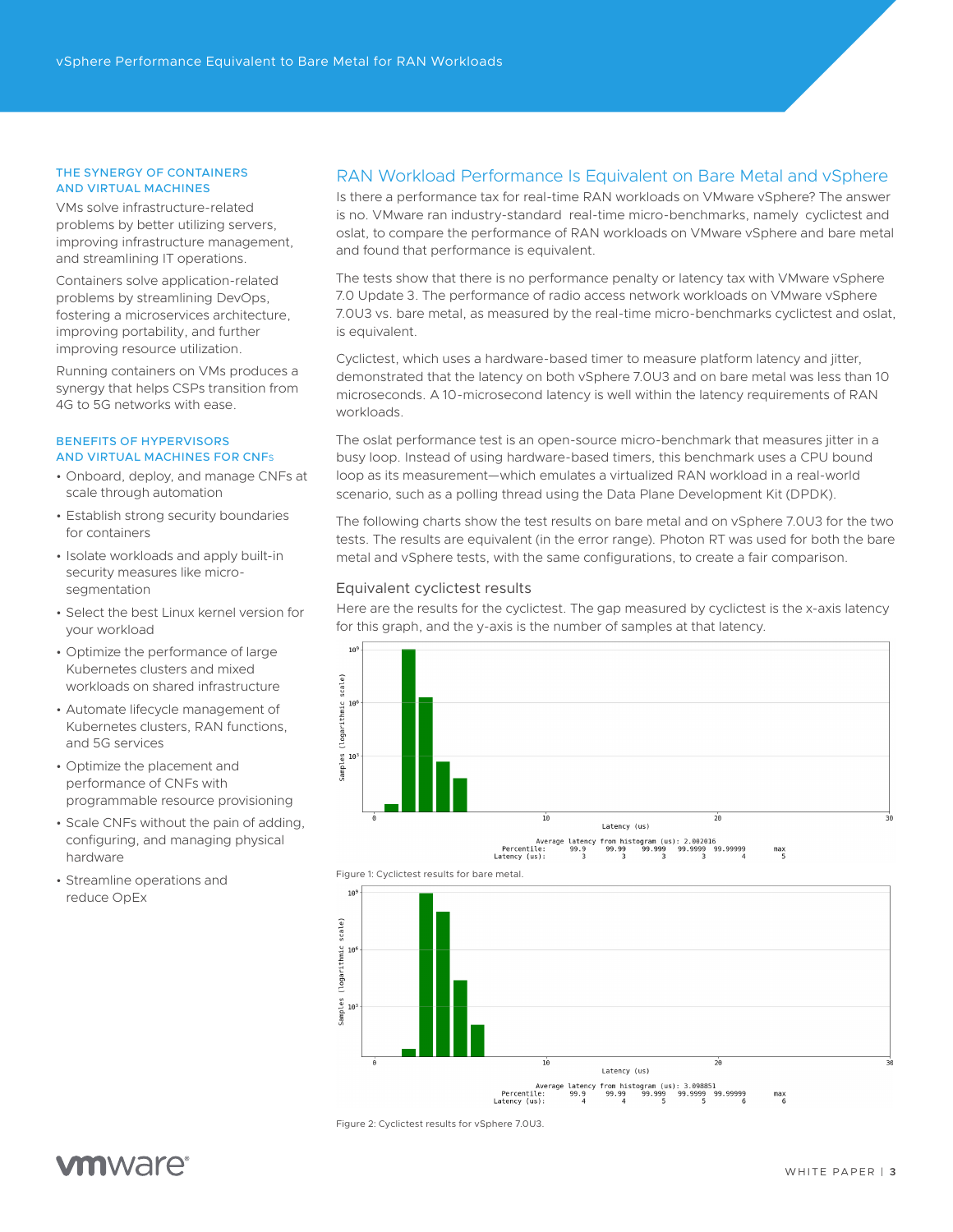<span id="page-3-0"></span>Since cyclictest is merely measuring the virtualization overhead of a timer at this point, we wanted to use a tool that would more accurately measure the amount of time that guest execution is interrupted.

#### Equivalent oslat test results

Short for operating system latency, oslat comes with cyclictest as part of the Linux realtime tests package. The oslat micro-benchmark runs a busy loop that continuously reads the real time. Anything that interrupts guest execution pauses the busy loop and shows up as a gap in real time. Since the oslat test doesn't use timers, there is no timer virtualization overhead.





Figure 3: Oslat micro-benchmark results for bare metal.



Figure 4: Oslat micro-benchmark results for vSphere 7.0U3.

In the chart, the real-time gap measured by oslat is the x-axis latency for this graph, and the y-axis is the number of samples at that latency. The graph shows the latency distribution of the oslat test run on bare metal and on vSphere 7.0U3, both with Photon 3.0 RT.

The oslat benchmark is a better representation of a real-world virtualized RAN workload because the tests use a poll mode driver to read and write packets to the NIC that connects to the cell tower.

#### Test configuration

Here are the configurations that were used to run the cyclic and oslat tests at VMware.

The tests used the following server models:

# *m*nware<sup>®</sup>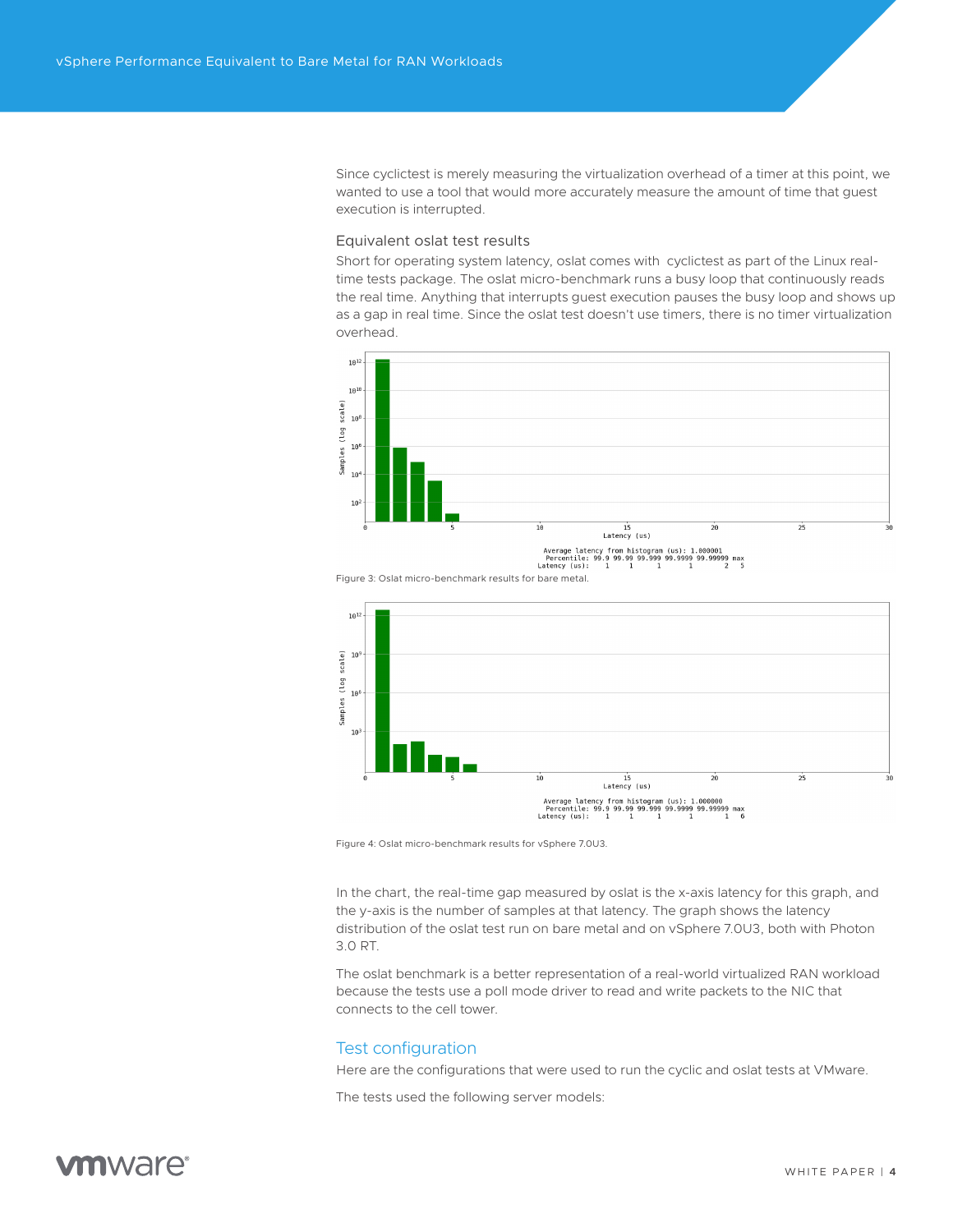- <span id="page-4-0"></span>• Dell R640/R740
- Dell VEP4600

The PTP NICs for virtualized RAN are Intel 710 and 810.

Here are the configurations for the firmware and BIOS:

- CPU Power and Performance: Performance
- Configurable TDP: Nominal
- Turbo Boost: Enabled

VMware ESXi 7.0U3 is required. This version of the VMware hypervisor is optimized for virtualized RAN workloads. It includes an enhanced tail latency profile for cyclictest and support for PTP SR-IOV.

#### Virtual machine configuration

Optimizations in the vSphere CPU scheduler for NUMA architectures ensure that RAN workloads run on VMs with high performance. To optimize vSphere for RAN workloads, we configured some advanced options for the virtual machines. (Information on *[setting](https://docs.vmware.com/en/VMware-vSphere/7.0/com.vmware.vsphere.vm_admin.doc/GUID-07A3D5C1-1262-4B67-B74D-548DA16BDCDF.html)  [advanced options for virtual machines](https://docs.vmware.com/en/VMware-vSphere/7.0/com.vmware.vsphere.vm_admin.doc/GUID-07A3D5C1-1262-4B67-B74D-548DA16BDCDF.html)* is in the vSphere 7 documentation).

Some of the following values and settings depend on the virtual hardware version in use, and these values and settings are shown with variables.

First, we configured manual VM exclusive pinning:

```
sched.vcpu0.affinity=x # where x is the pcpu number
    sched.vcpu1.affinity=y # where y is the pcpu number
    sched.vcpu2.affinity=z # where y is the pcpu number
    ...
    # repeat for all vCPUs of the VMs
    sched.cpu.affinity.exclusive=TRUE 
    # mark the above CPU affinity as exclusive
    sched.cpu.affinity.exclusiveType=loose 
    # set the above line if you are pinning two vcpus to a pair of 
    physical HT twins
Second, we configured manual VM memory optimization:
```
sched.mem.min=MEM SIZE # where MEM SIZE is the configured memory size of the VM, or via GUI sched.mem.pin=TRUE sched.mem.prealloc=TRUE sched.mem.prealloc.pinnedMainMem=TRUE ...

sched.mem.lpage.enable1GPage = TRUE # this enables huge page Third, we applied the following advanced settings for an enhanced tail latency profile.

Note that these settings are not virtual-hardware-version dependent.

sched.cpu.affinity.exclusiveNoStats = "TRUE" monitor.forceEnableMPTI = "TRUE" timeTracker.lowLatency = "TRUE"

These settings ensure that among other things, vSphere optimizes high-performance workloads by scheduling processes into the same NUMA domain. To ensure high performance, there is no cross-domain context switching or memory access.

# **vm**ware<sup>®</sup>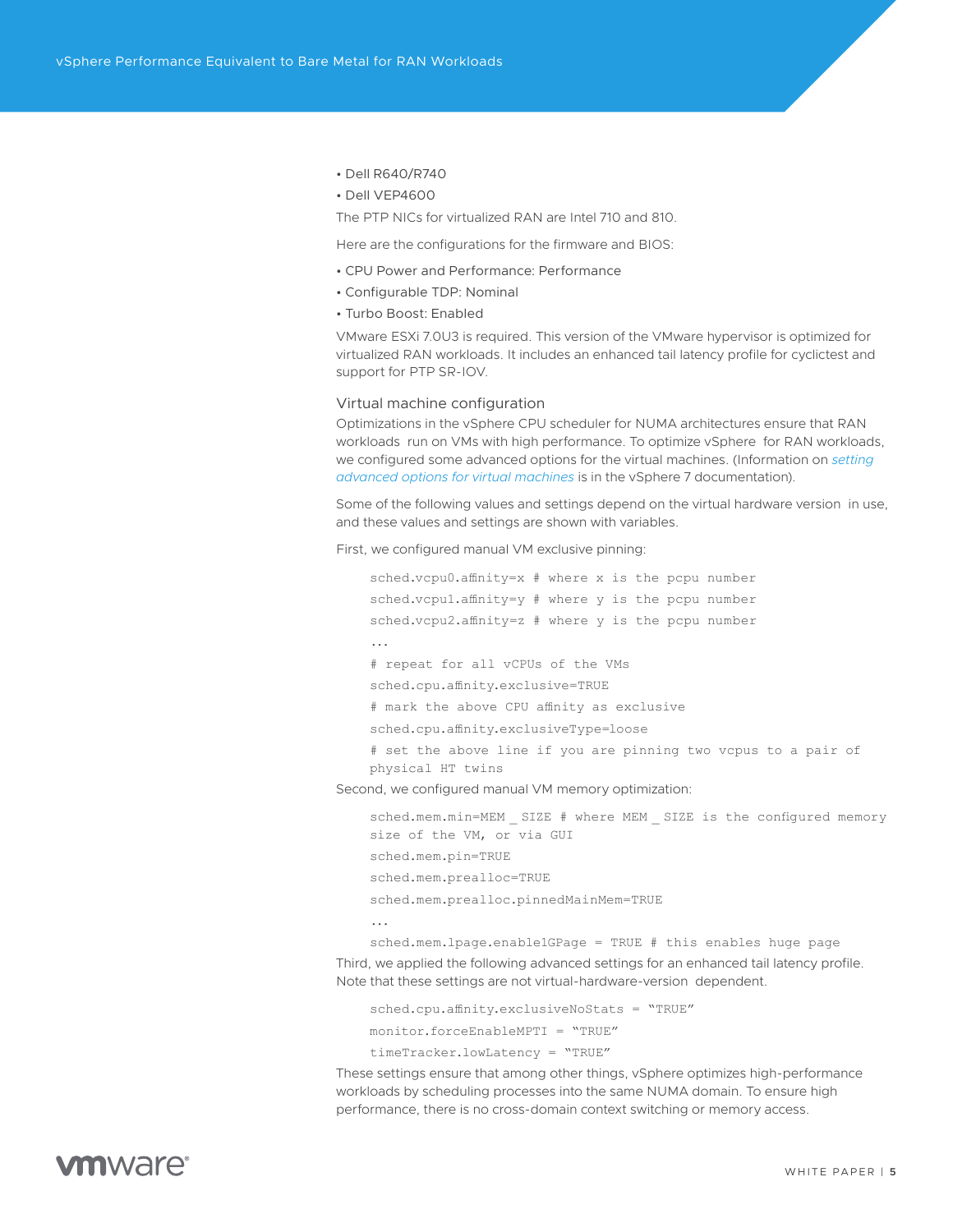<span id="page-5-0"></span>Important: With ESXi 7.0U3, the setting sched.cpu.affinity.exclusiveNoStats = "TRUE" makes a VM's usage appear to be fully busy at 100 percent per vCPU. It is therefore important to use in-guest stats for CPU utilization and usage evaluation.

#### Photon RT configuration for both vSphere and bare metal

Photon RT 3.0 was used on the bare metal server and on ESXi for both the cyclictest and oslat micro-benchmarks. Photon RT was configured the same on the bare metal and the ESXi hosts.

Photon OS provides a secure Linux runtime environment for running containers, including CNFs, and a real-time kernel flavor called 'linux-rt' to support low-latency RAN workloads.

linux-rt is based on the Linux kernel PREEMPT\_RT patch set that turns Linux into a realtime operating system. In addition to the real-time kernel, Photon OS 3.0 supports several userspace packages such as tuned, tuna, and stalld. These userspace packages are useful to configure the operating system for real-time workloads. The linux-rt kernel and the associated userspace packages together are referred to as Photon Real Time (RT).

Install Photon RT by downloading the latest version of the real-time ISO at, for example, the following URL:

#### *<https://packages.vmware.com/photon/3.0/Rev3/iso/photon-rt-3.0-a383732.iso>*

The *[landing page for downloading Photon OS](https://github.com/vmware/photon/wiki/Downloading-Photon-OS)*, including Photon RT, is on GitHub.

We tuned Photon RT on both the bare metal machines and the virtual machines to isolate the CPUs that are running the cyclictest and oslat measurement threads. The following is what is minimally needed to obtain the cyclictest and oslat benchmark numbers. More information on setting the following configuration changes is in the *[Photon OS](https://vmware.github.io/photon/docs/)  [documentation](https://vmware.github.io/photon/docs/)*.

1. We ran the following command to update Photon RT to the latest kernel:

\$ tdnf update

2. We set up the tuned realtime profile.

We edited /etc/tuned/realtime-variables.conf to set the range of the isolated CPUs:

Example: isolated cores=2-29

After setting the isolated cores, we turned on the tuned realtime profile:

\$ tuned-adm profile realtime

After these settings were applied, we needed to reboot twice for the isolcpus=2-29 to appear on the Linux kernel command line. It can be verified by running the following command:

cat /proc/cmdline

3. We set up additional Linux kernel boot parameters:

We edited /boot/grub2/grub.cfg and added "nohz=on nohz\_full=2-29" to the end of the Linux boot command line.

Then we rebooted again, and then we ran the tests using the parameters shown below for cyclictest and oslat.

Keep in mind that the number of CPUs might be different, but the same number of test threads (one per CPU) on the same physical CPUs on the same physical socket were used

# *m*mware<sup>®</sup>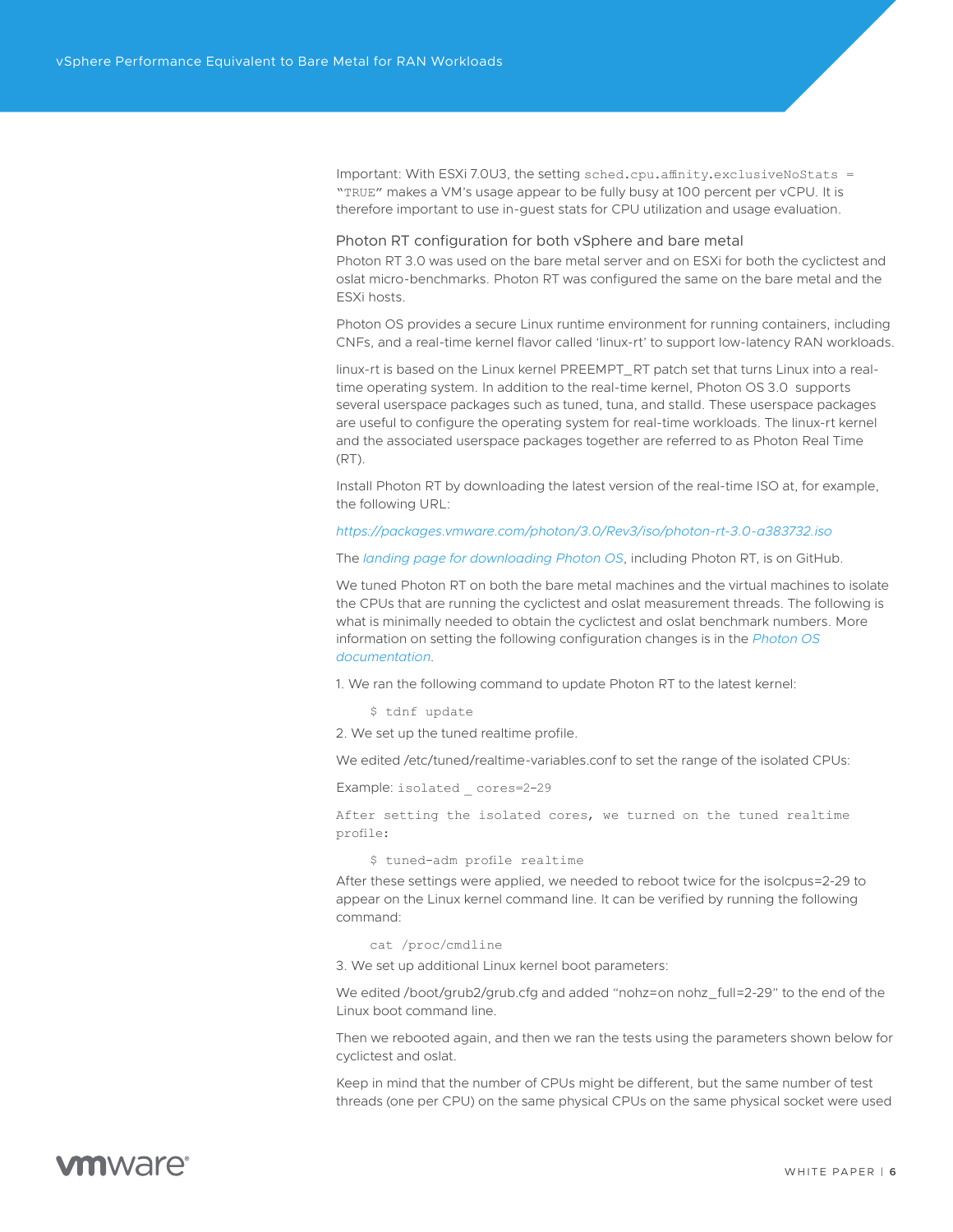<span id="page-6-0"></span>on both bare metal and in the VM to make the comparison as equivalent as possible.

More information about *[configuring the Photon real-time operating system](https://vmware.github.io/photon/docs/administration-guide/photon-real-time-operating-system/)* for real-time, low-latency workloads is in the Photon documentation.

Parameters for running the cyclictest and oslat micro-benchmarks Here are the cyclictest and oslat parameters that VMware used to run the tests:

- \$ taskset -c 1-29 rt-tests-2.1/cyclictest -m -p99 -D 1h -i 100 -h 100  $-a$  2-29  $-t$  28  $--$ mainaffinity=1
- \$ taskset -c 2-29 rt-tests-2.1/oslat -c 2-29 -f 99 -D 3600

### Virtual Machines and Performance Management for CNFs on VMware Telco Cloud Platform RAN

VMware Telco Cloud Platform RAN is a RAN-optimized platform that runs virtualized baseband functions, virtualized distributed units (vDUs), and virtualized centralized units (vCUs) in accordance with RAN performance and latency requirements. The platform uses a telco-grade Kubernetes distribution to orchestrate containers on virtual machines in a telco cloud. Simply put, running containers on virtual machines helps CSPs speed up the transition from 4G to 5G and ease the management of CNFs and 5G services.

With VMware Telco Cloud Platform RAN, the Topology Manager optimally allocates CPU, memory, and device resources on the same NUMA node to support performancesensitive workloads. VMware Telco Cloud Platform RAN also optimizes the performance of large Kubernetes clusters and mixed workloads.

#### **Performance Optimized Clusters**



Figure 5: Programmable resource provisioning optimizes the placement of 5G services and CNFs to maximize resources and RAN performance through the following steps, which are illustrated by the numbered steps in the figure: 1. Assess a service's requirements.

- 2. Gauge the resources of Kubernetes and the hardware and infrastructure.
- 3. Deploy a performance-optimized Kubernetes cluster.

4. Place service on the cluster.

#### VMWARE TELCO CLOUD PLATFORM RAN AT A GLANCE

VMware Telco Cloud Platform RAN is a RAN-optimized version of the platform tailored to support the radio access network (RAN). The platform runs virtualized baseband functions, virtualized distributed units (vDUs), and virtualized central units (vCUs) in accordance with RAN performance and latency requirements. VMware Telco Cloud Platform RAN paves a clear path to RAN modernization by enabling CSPs to evolve from their traditional RAN to vRAN and, eventually, open RAN.

#### KEY BENEFITS AND CAPABILITIES

- Virtualize RAN functions on a horizontal platform optimized for the RAN using the Intel FlexRAN software reference design
- Optimize the placement of DUs and CUs through programmable resource provisioning
- Use the same common platform to virtualize the RAN now and migrate to open RAN in the future
- Deploy and operate both RAN and non-RAN workloads on a horizontal platform
- Transform the RAN into a 5G multiservices hub
- Use a security-hardened Linux host called Photon OS that is optimized for running containers on VMware vSphere®
- Automate lifecycle management of infrastructure, Kubernetes clusters, vRAN functions, and 5G services

# **m**ware<sup>®</sup>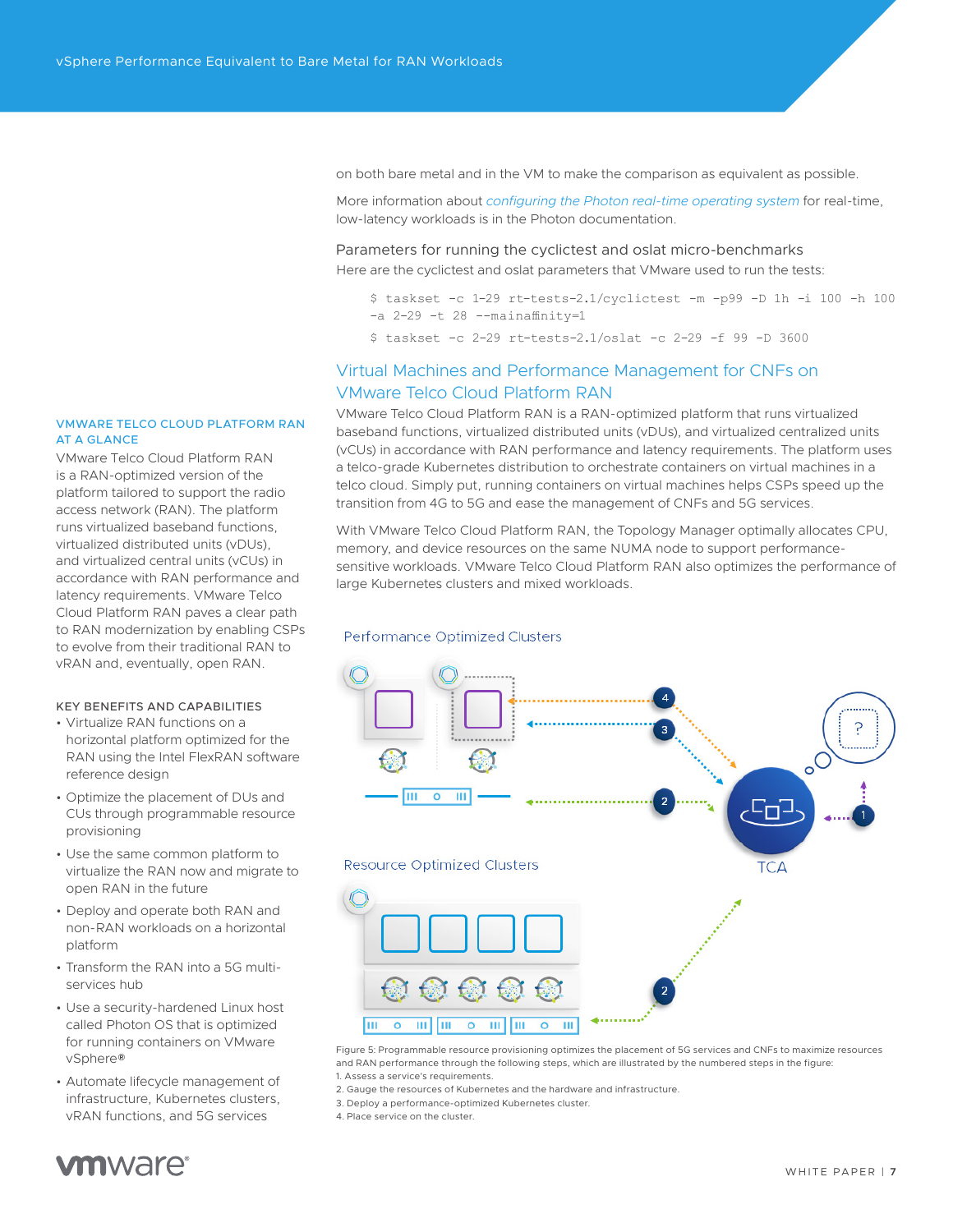<span id="page-7-0"></span>"Although containers are sometimes thought of as the next phase of virtualization, surpassing hardware virtualization, the reality for most organizations is less about revolution than evolution. Containers and hardware virtualization not only can, but very frequently do, coexist well and actually enhance each other's capabilities. VMs provide many benefits, such as strong isolation, OS automation, and a wide and deep ecosystem of solutions. Organizations do not need to make a choice between containers and VMs. Instead, organizations can continue to use VMs to deploy, partition, and manage their hardware, while using containers to package their apps and utilize each VM more efficiently."

APPLICATION CONTAINER SECURITY GUIDE, NIST SPECIAL PUBLICATION 800-190

### Elasticity for balancing cost and performance

With virtualization, you can use vSphere's built-in elasticity of scale to balance cost and performance when you need to.

- Workloads can be migrated to maximize performance.
- Workloads can be consolidated to minimize resource costs.

The outcome is cost-effective performance: Workloads that need high performance get it, and workloads that don't need high performance can be run at a lower cost.

### Centralized performance management with automation

Through dynamic resource allocation and *[late binding](https://blogs.vmware.com/telco/late-binding-automation/)*, VMware Telco Cloud Platform RAN optimizes workload placements. When the system instantiates a workload, it optimizes a Kubernetes cluster or creates a new one to match the CNF requirements through late binding. Here are some ways late binding optimizes worker nodes and their resources:

- Enable Huge-Pages
- Install the Photon OS real-time kernel
- Isolate Cores
- Configure TuneD
- Allocate vGPU

As for the components of a virtualized RAN, programmable resource provisioning optimizes where to locate DUs and CUs. When you onboard a virtualized RAN function, you can programmatically adjust the underpinning availability and resource configuration based on the function's requirements.

To meet high-performance, low-latency requirements, DUs can be placed at the far edge near users. CUs, meanwhile, can be automatically placed or dynamically moved closer to the core to maximize resource utilization. These late-binding capabilities let you dynamically move DU and CU resources on demand to improve resource utilization or to add more resources when necessary.

And you can do it at scale, from a centralized location, with automation. VMware Telco Cloud Platform RAN automates performance configurations and management for your RAN workloads.

### Kubernetes and containers on bare metal or virtual machines?

For CSPs, performance, security, and management are key factors.

- *[Studies show that optimizations](https://www.vmware.com/content/dam/digitalmarketing/vmware/en/pdf/techpaper/performance/docker-vsphere65-weathervane-perf.pdf)* in the vSphere CPU scheduler for NUMA architectures quash the belief that running Docker containers on VMs comes with a performance tax. For more information, see the *[performance study](https://www.vmware.com/content/dam/digitalmarketing/vmware/en/pdf/techpaper/performance/docker-vsphere65-weathervane-perf.pdf)*.
- Noisy neighbor situations can cause interference for co-located containers on physical hardware, and cross-container interference can result from containers sharing the same kernel resources or components.
- Kubernetes on bare metal is unlikely to outperform Kubernetes on VMware vSphere, which uses advanced scheduling algorithms to optimize all workloads. A recent test of vSphere 7 with Kubernetes shows better performance compared with a bare-metal Kubernetes node because the VMware hypervisor does a better job at scheduling pods on the right CPUs, thereby reducing random memory accesses.

A *[test of vSphere 7 with Kubernetes](https://blogs.vmware.com/performance/2019/10/how-does-project-pacific-deliver-8-better-performance-than-bare-metal.html)* shows better performance compared with a baremetal Linux Kubernetes node. vSphere native pods, isolated by the hypervisor, can achieve up to *[8 percent better performance](https://blogs.vmware.com/performance/2019/10/how-does-project-pacific-deliver-8-better-performance-than-bare-metal.html)* than pods on a bare-metal Linux Kubernetes node. For more information, see the *[blog post](https://blogs.vmware.com/performance/2019/10/how-does-project-pacific-deliver-8-better-performance-than-bare-metal.html)* discussing the test results of the vSphere native pods.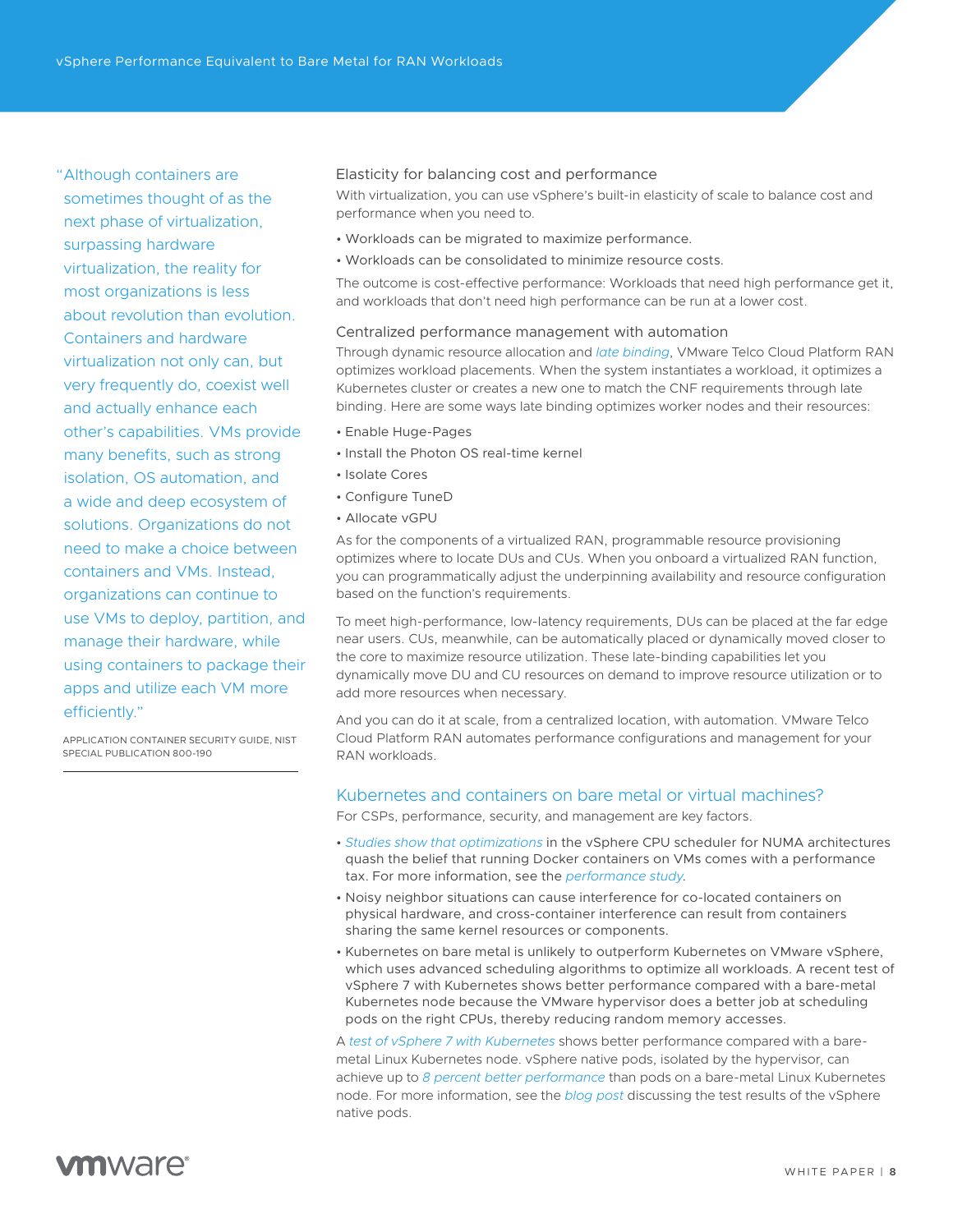<span id="page-8-0"></span>"While network virtualization presents risk, it also allows advanced and flexible network protections. For this reason, a well-built virtualised network can be more secure and resilient than an equivalent network built on dedicated hardware."

SECURITY ANALYSIS FOR THE UK TELECOM SECTOR: SUMMARY OF FINDINGS, NATIONAL CYBER SECURITY CENTRE, JANUARY 2020

#### TELCO-GRADE KUBERNETES

The CaaS functionality of VMware Telco Cloud Platform simplifies the operation of Kubernetes for multi-cloud deployments, centralizing management and governance for clusters. The platform provides telco-grade CaaS enhancements, such as the following:

- Multus to attach multiple container networking interfaces to Kubernetes pods through its plugins
- Topology Manager to optimally allocate CPU memory and device resources on the same NUMA node to support performance-sensitive applications
- Kubernetes cluster automation to simplify deployments and management of Kubernetes master and worker nodes.

With these enhancements, CSPs can take advantage of a telco-grade Kubernetes platform to address emerging 5G use cases at the RAN.

What's more: By using virtual machines, you can easily select the container host operating system that works best for the performance demands of your CNF. Photon OS is one option: It provides a secure runtime environment for running containers, including CNFs, and a real-time kernel for RAN applications.

And with VMware Telco Cloud Platform RAN, you can automate performance configurations and performance management for your telco workloads.

#### Boosting performance by selecting a Linux kernel version

With containers, an important factor is the version of the container host's kernel and its performance characteristics. Another performance advantage of running containers on virtual machines is that you can not only easily select the container host that you want to use but also maximize the CPU resources of the underlying hardware by running multiple virtual machines, each with its own choice of container host.

In other words, each virtual CPU allocated to each virtual machine on vSphere can run a different kernel; a bare metal server, however, can run only one kernel.

By using virtual machines, you can easily select the container host operating system that works best for the performance demands of your CNF. On vSphere, one example is Photon OS, the security-hardened minimalist host operating system that was used for the cyclictest and oslat micro-benchmarks discussed earlier in this paper. Its Linux kernel is optimized for performance on vSphere, and it supports new devices such as ARM64 (Raspberry Pi 3) to, for instance, help enable Internet of things applications at edge sites.

Separating the container host operating system from bare metal by using VMs also eases the lifecycle management of those operating systems.

#### Accelerating workloads with DPDK

To architect the network for optimum application response times and scalability, VMware Telco Cloud Platform RAN uses the Data Plane Development Kit, or DPDK, an Intel-led packet processing acceleration technology. Capabilities include optimizations through poll mode drivers, CPU affinity and optimization, and buffer management.

#### Workload acceleration with SR-IOV

SR-IOV is a specification that allows a single Peripheral Component Interconnect Express (PCIe) physical device under a single root port to appear as multiple separate physical devices to the hypervisor or the guest operating system. SR-IOV uses physical functions (PFs) and virtual functions (VFs) to manage global functions for the SR-IOV devices. PFs are full PCIe functions that can configure and manage the SR-IOV functionality. VFs are lightweight PCIe functions that support data flow but have a restricted set of configuration resources. The number of virtual functions provided to the hypervisor or the guest operating system depends on the device. SR-IOV enabled PCIe devices require appropriate BIOS and hardware support, and SR-IOV support in the guest operating system driver or hypervisor instance.

### Automation for RAN Workloads

VMware Telco Cloud Platform RAN automates the discovery, registration, and creation of Kubernetes clusters while enabling continuous synchronization between the CaaS layer and VMware Telco Cloud Automation. This synchronization creates constant Kubernetes cluster resource awareness, centralizes fault and performance monitoring, and optimizes workload placements.

Furthermore, during the workload instantiation process, if none of the available Kubernetes cluster profiles is suitable, the system will on-demand or automatically optimize an existing cluster or create a new one to match the cloud-native network

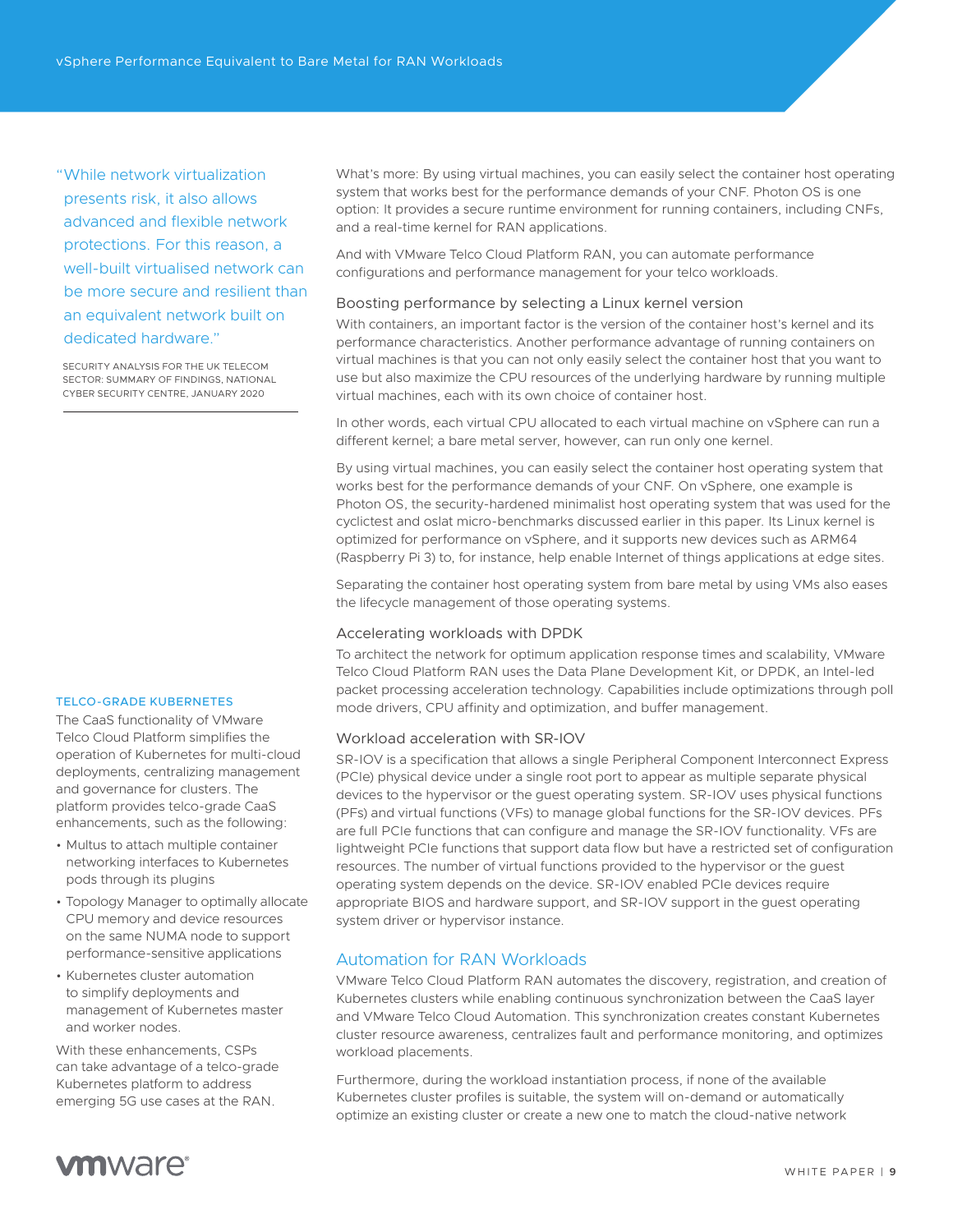#### <span id="page-9-0"></span>MULTI-LAYER LIFECYCLE MANAGEMENT **AUTOMATION**

- VMware Telco Cloud Platform RAN lets CSPs centrally manage and automate the virtualized architecture, from CaaS to network services.
- Application management (G-xNFM) unifies and standardizes network function management across the VM and container-based infrastructure.
- Domain orchestration (NFVO) simplifies the design and management of centralized or distributed multivendor network services. CSPs can onboard VNFs and CNFs using standard-compliant TOSCA templates.
- The multi-cloud infrastructure and CaaS automation ease multi-cloud registration (VIM/Kubernetes), enable centralized CaaS management, and synchronize multi-cloud inventories and resources. Kubernetes clusters can be created and optimized automatically to align with the requirements of network functions and services.



Figure 6: The VMware Telco Cloud for deploying, automating, and managing a 5G network, from the core to the radio access network.

function's requirements through late binding configurations such as the operating system. Achieving this kind of automation and dynamic optimizations using bare metal is likely to be difficult and expensive.

The platform enables CSPs to automate the onboarding and upgrading of network functions and infrastructure components with zero-touch provisioning. Full lifecycle management can apply policies to automate deployments, operations, and performance.

### Infrastructure Management, IT Operations, and Lifecycle Management

Running containers on physical hardware would resurrect difficult infrastructure management and operational problems. Kubernetes can manage containerized functions and services, not the underlying infrastructure on which they are running. If you were to choose to use physical hardware as the underlying infrastructure, you must address a number of requirements while avoiding the creation of difficult-to-manage silos:

- Infrastructure deployment and configuration
- Patching, updating, and upgrading
- Backup and disaster recovery
- Logging and monitoring

Multiple infrastructure silos can duplicate teams, tooling, and processes. Instead of driving focused innovation on a single platform, IT ends up repeatedly performing the same tasks.

By running containers on physical hosts, many of the old problems that virtualization solved would come back to plague IT at the same time that IT is under pressure to increase agility, help accelerate time to market for new 5G services, improve security, and minimize costs—all without increasing complexity and risk. These are now core IT requirements, or rapidly becoming new requirements. But as heterogeneous cloud services enter the telecommunications landscape, IT is finding it more and more difficult to fulfill these requirements.

VMware Telco Cloud Platform RAN solves these problems with a comprehensive, flexible solution that uses the power of automation to deploy and manage multiple Kubernetes clusters as well as to patch the container host operating system. Multi-layer lifecycle management automates the provisioning and management of RAN components, including virtual machines, to streamline operations and reduce costs.

# *mware*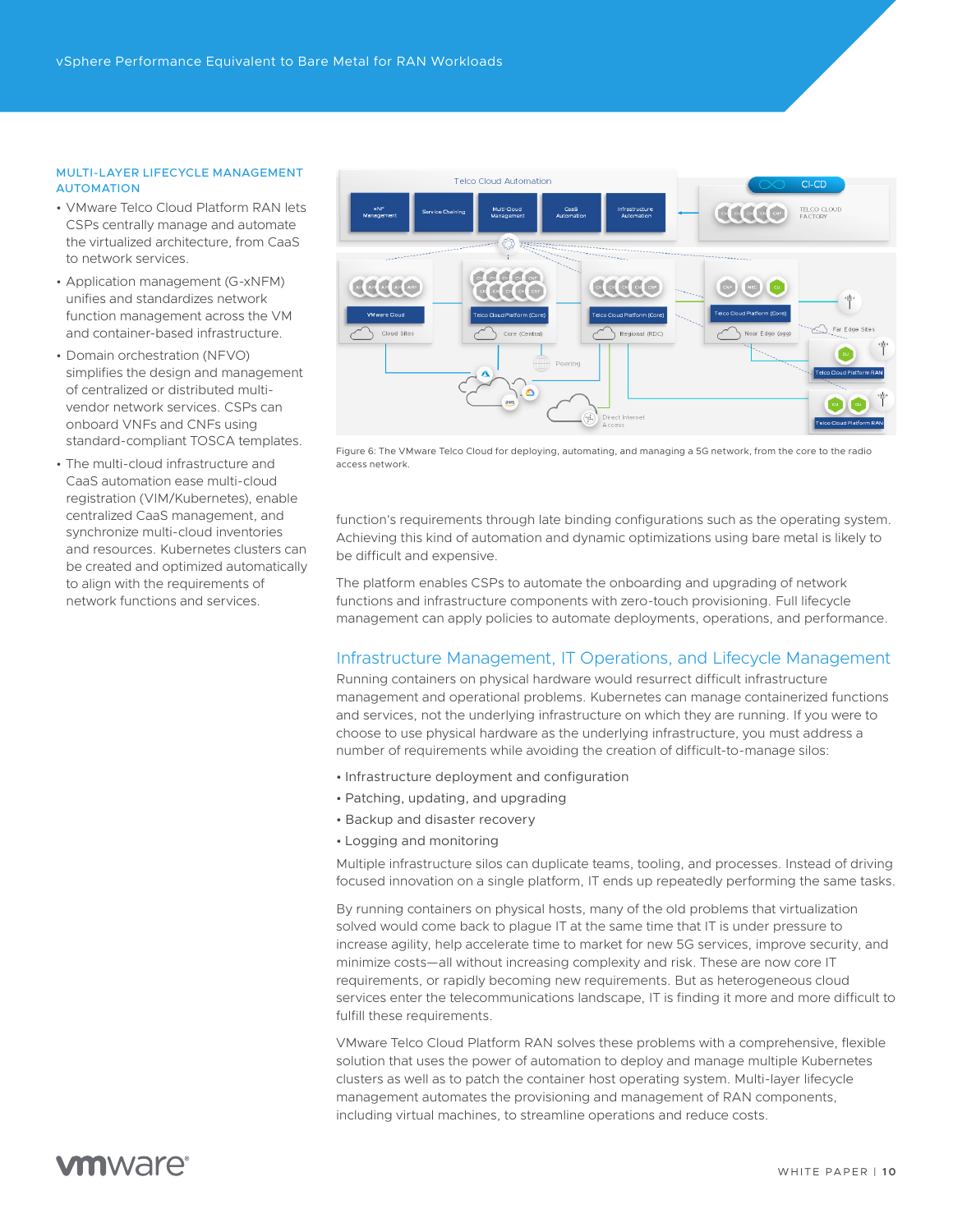### <span id="page-10-0"></span>**Conclusion**

There is no performance tax for real-time RAN workloads on VMware vSphere. VMware tests show that the performance of benchmarks that mimic real-world RAN workloads on bare metal and vSphere 7.0U3 is equivalent.

In addition to performance, operating CNFs in production requires resource management, lifecycle management, and automation—all of which are an integral part of VMware vSphere and VMware Telco Cloud Platform RAN.

#### LEARN MORE

For more information about VMware Telco Cloud Platform RAN, call 1-877- VMWARE (outside North America, dial +1-650-427-5000) or visit *<https://telco.vmware.com/>*